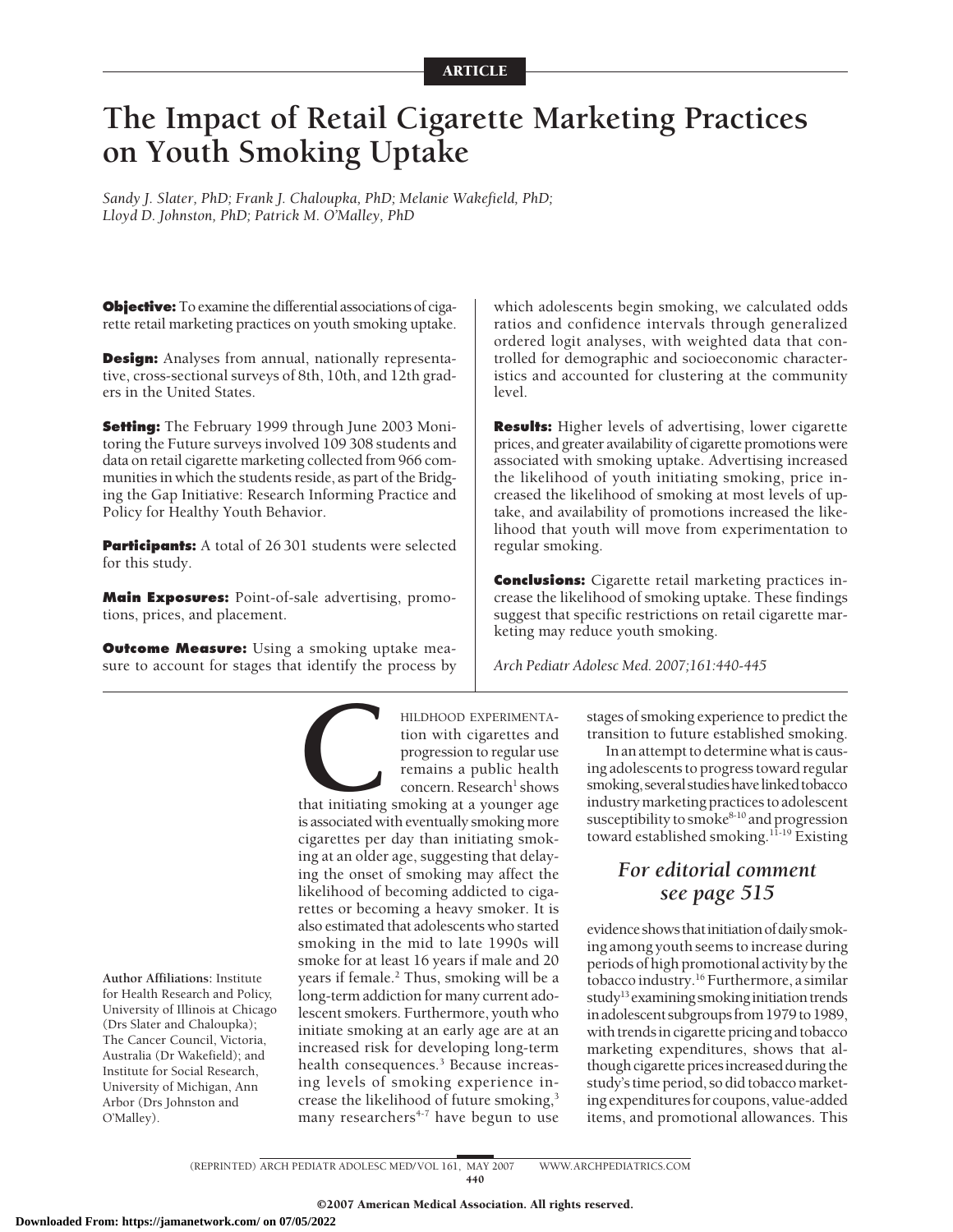suggests the industry may have increased its promotional activity to offset the increasing cost of cigarettes. Furthermore, although provisions were agreed on to restrict certain types of marketing and youth access to tobacco as part of the 1998 Master Settlement Agreement (MSA), there is evidence the tobacco industry is turning more and more to retail stores as outlets for its marketing efforts.<sup>20</sup> In fact, in 2003, the tobacco industry spent \$14.2 billion on retail advertising and price and other promotions, which accounts for 94% of all its 2003 advertising and promotional spending.<sup>21</sup>

In this study, we examine the influence of cigarette retail marketing strategies on the progression of adolescents from experimentation to established smoking using data collected from February 1999 through June 2003 in nationally representative samples of 8th-, 10th-, and 12thgrade students. To our knowledge, this is the first study to examine the differential effects of these retail marketing strategies on smoking uptake at the national level. The strengths of this study are that most of the data were collected after the implementation of the MSA provisions, allowing for an examination of the post-MSA retail cigarette environment; and its ability to simultaneously examine the impact that objectively collected measures of the cigarette retail environment have on youth smoking uptake.

#### METHODS

#### **YOUTH SMOKING DATA**

Cross-sectional data were collected from February 1999 through June 2003 from 109 308 students in schools participating in their second year of the Monitoring the Future (MTF) survey, funded by the National Institute on Drug Abuse. The MTF survey uses a multistage sampling design to obtain nationally representative samples of 8th-, 10th-, and 12th-grade students, with modal ages of 14, 16, and 18 years, respectively.<sup>22</sup> Community boundaries were defined as the area from which each MTF school drew at least 80% of its student population. Community data collection activities, funded by the Robert Wood Johnson Foundation as part of the Bridging the Gap Initiative: Research Informing Practice and Policy for Healthy Youth Behavior, occurred in approximately 200 MTF communities each year (totaling 966 community areas from 1999 through 2003).

The uptake measure, which is described in detail elsewhere,<sup>6</sup> has been validated to show that current smoking status and intentions to smoke are reliable predictors of future smoking. Briefly, this measure includes stages that identify the process by which adolescents begin smoking. Three MTF questions were used to create the uptake measure: (1) ever smoking, (2) smoking in the past 30 days, and (3) intention to smoke in the next 5 years. The uptake measure included the following categories: (1) never smoker, (2) puffer, (3) nonrecent experimenter, (4) former established smoker, (5) recent experimenter, and (6) current established smoker. A *puffer* was defined as someone who has smoked once or twice. A *nonrecent experimenter* was defined as a student who smoked occasionally, but not in the past 30 days. A *former established smoker* was defined as a student who smoked regularly in the past (not the past 30 days). A *recent experimenter* was defined as someone who smoked occasionally, but not regularly, in the past 30 days. A *current established smoker* was defined as someone who smoked regularly at the time of the survey, or smoked regularly in the past and smoked in the past 30 days. Because some of the MTF questions used to create this measure are asked of a subset of students, this study is limited to this subsample of respondents.

## **CIGARETTE MARKETING DATA**

Observational data collection occurred annually in retail stores in the communities around the approximately 200 schools participating in their second year of MTF surveys. Community boundaries were defined as the area from which each school drew most of its student population. Using the census TIGER (Topologically Integrated Geographic Encoding and Referencing system; a Web mapping application, sponsored by the US Census Bureau, for the United States) files, maps of each community were created and a list of potential tobacco retailers located within each community was generated based on retailer-reported standard industry classification codes. Screener calls were conducted by telephone to identify which of these stores sold tobacco products. If the total number of outlets selling tobacco in a community was 30 or fewer, all outlets were observed; this was the case in 82.0% of communities. If more than 30 outlets sold tobacco products, a random sample of 30 stores was selected, along with a random sample of replacement stores (for use if a store on the primary list was closed, was determined to be unsafe, could not be located, or did not sell tobacco or alcohol). If the list of retail stores was fewer than 30 in a given community, field staff were instructed to add any additional stores selling tobacco products that they identified in the field. Field staff also added the store nearest the index school if it was not included in the sample. There were 17 476 stores in the 5-year sample, with a mean of 18.1 (SD, 9.9) stores per community.

Observations were conducted in each retail outlet using trained field staff teams composed of a lead and an assistant observer. The 2-person teams served as a reliability check for each site observation. If there was disagreement on any measure, field staff would return to the store to verify the measure prior to leaving the community. The purpose of the retail observations was to unobtrusively collect information on tobacco product placement, the extent of related advertising and promotions, and tobacco prices. Advertising included parking lot, other exterior (eg, store window), and interior advertising, while promotions included special price offers, on-pack coupons, and retail value-added promotions (eg, buy 1 get 1 free or gift with purchase). Observers collected these data during an approximately 10-minute visit to each selected store. Field staff were instructed to alternate collecting information on posted nominal prices (including excise taxes, but excluding sales tax) and price-based promotional offers for Marlboro (Philip Morris USA, Richmond, Va) and Newport (Lorilland Tobacco Company, Greensboro, NC) cigarettes from store to store to yield approximately equal numbers of stores for each brand. If a store did not sell one of the brands, then the other was substituted. Marlboro and Newport were selected because they are the brands most widely used by teenagers, accounting for approximately 78% of the usual brand smoked.23 Information was also collected on low-height advertisements  $(<105$  cm from the ground) and functional objects (branded objects that have some use, such as clocks, trash cans, and grocery baskets).

Two of the cigarette marketing variables are defined as the proportion of stores in each community that had a given type of marketing. For example, the promotions variable reflects the proportion of stores in the community that offered some type of promotion for Marlboro or Newport. Similarly, the placement variable reflects the proportion of the stores with clerk assist–only cigarette placement.

For advertising, a scale (Cronbach  $\alpha$  = 0.70) was constructed, which equals the sum of 5 separate variables representing the proportion of stores in a site having any (1) property, (2) exterior, (3) interior, (4) functional object, or (5) low-height adver-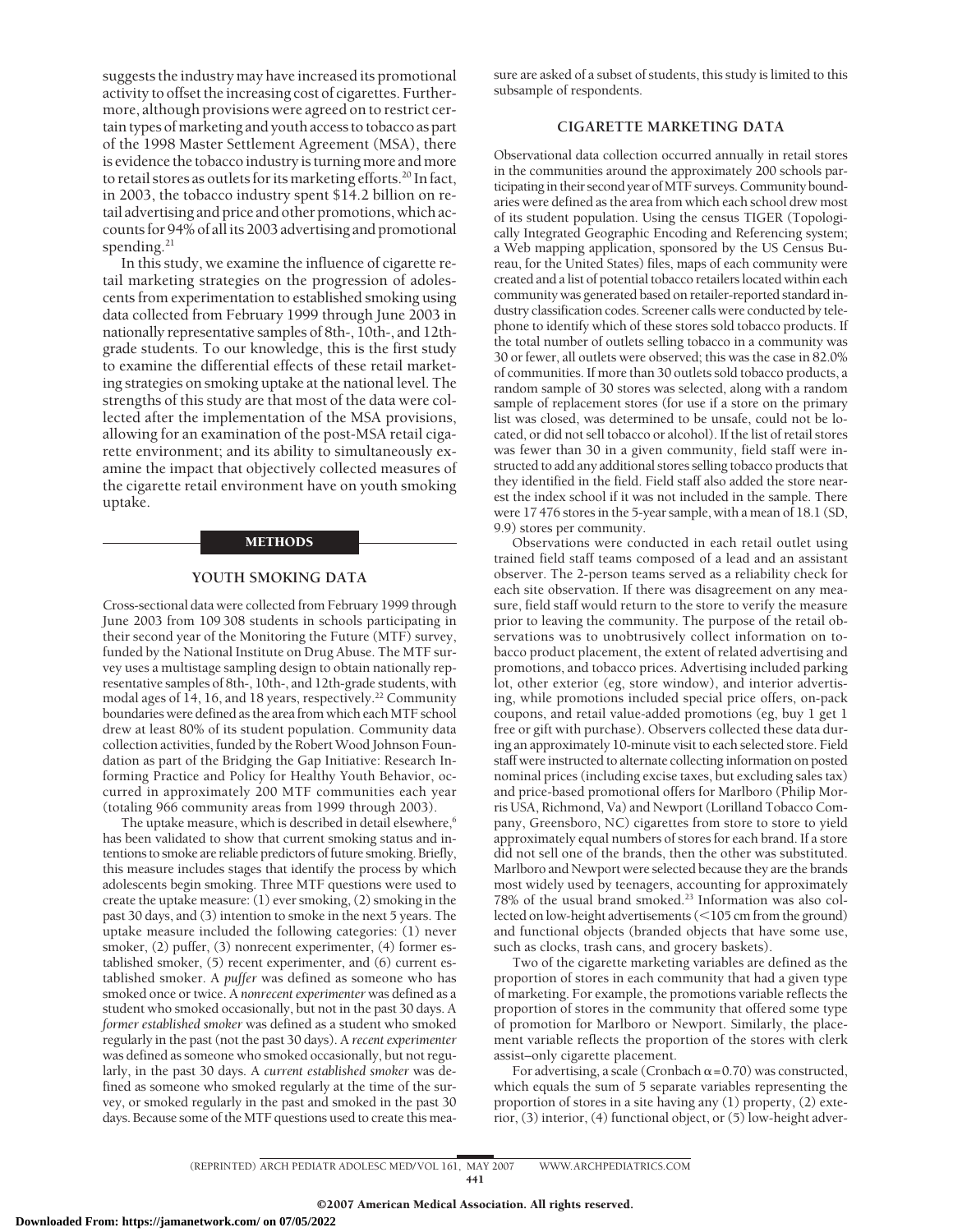| <b>Explanatory Variable</b>       | <b>Proportion* Deviation</b> | <b>Standard</b> | Range             |
|-----------------------------------|------------------------------|-----------------|-------------------|
| Cigarette marketing variables     |                              |                 |                   |
| Advertising scalet                | 2.56                         | 0.76            | $0$ to $5$        |
| No self-service placement         | 0.83                         | 0.21            | $0$ to 1          |
| Any vs no promotions              | 0.48                         | 0.26            | 0 <sub>to 1</sub> |
| Premium-price cigarettes, \$†     | 3.62                         | 0.58            | 2.37 to 6.84      |
| <b>Control variables</b>          |                              |                 |                   |
| Grade                             |                              |                 |                   |
| 8‡                                | 0.34                         | 0.47            | $0$ to 1          |
| 10                                | 0.34                         | 0.47            | $0$ to 1          |
| 12                                | 0.32                         | 0.47            | $0$ to 1          |
| Male sex                          | 0.47                         | 0.49            | 0 <sub>to 1</sub> |
| Student's weekly income, \$†      | 52.93                        | 55.42           | 0 to 278.20       |
| Lives with both parents           | 0.77                         | 0.42            | $0$ to 1          |
| <b>Father's educational level</b> | 0.55                         | 0.49            | 0 <sub>to 1</sub> |
| Mother's educational level        | 0.59                         | 0.49            | $0$ to 1          |
| Race                              |                              |                 |                   |
| African American                  | 0.11                         | 0.32            | $0$ to 1          |
| White <sup>+</sup>                | 0.68                         | 0.46            | $0$ to 1          |
| Hispanic origin                   | 0.11                         | 0.31            | 0 <sub>to 1</sub> |
| Asian                             | 0.03                         | 0.17            | $0$ to 1          |
| Other                             | 0.05                         | 0.22            | $0$ to 1          |
| Yeart                             | 2001                         | 1.41            | 1999 to 2003      |
| Setting                           |                              |                 |                   |
| <b>Urban</b>                      | 0.23                         | 0.42            | 0 <sub>to 1</sub> |
| Suburban                          | 0.42                         | 0.49            | $0$ to 1          |
| Rural <sup>±</sup>                | 0.35                         | 0.48            | $0$ to 1          |
| Smoke-free air indext             | 13.16                        | 12.11           | $-22.5$ to $51.0$ |
| PUP indext                        | 1.78                         | 1.06            | $0$ to $3$        |
| Youth access indext               | 17.22                        | 6.95            | 3 to 29           |

Abbreviation: PUP, purchase, use, or possession.

\*For proportions, 0.83 indicates 83% of the sample, except where otherwise indicated. For the sample,  $N = 26301$ .

†Data are given as the sample mean (eg, \$3.62 is the average price for premium-brand cigarettes across the 5 years of the study).

‡Referent category.

tising. Sensitivity analyses were conducted by testing alternative constructs, including a measure representing the proportion of stores in a site having increasing levels of advertising. Results were consistent across measures. Therefore, we present the most straightforward advertising construct.

The measure of price is the average price of premiumbrand cigarettes (Marlboro and Newport) across all stores in a community. To account for changes in the relative price of cigarettes over time, our price measure is deflated by the national Consumer Price Index, published by the Bureau of Labor Statistics (2003). Methods for the youth surveys and the community data collection were reviewed and approved by an appropriate institutional review board.

#### **CONTROL VARIABLES**

Key state tobacco control policies were controlled for in the models. These include an index reflecting the comprehensiveness and extent of state restrictions on smoking, adjusted for preemption; an index of state policies banning minors' purchase, use, or possession of tobacco products; and an index of state policies restricting youth access to tobacco products. The smoke-free air index is the sum of restrictions on smoking in 9 different indoor locations, with each taking a value between 0 and 5 depending on the extent of the restriction, with points subtracted if there is statewide preemption of stronger local policies. The purchase, use, or possession index includes 3 di-

#### **Table 2. Frequency Distribution of Smoking Experience**

| <b>Behavior</b>                   | <b>Threshold</b> | $No.$ $(\%)$ of the Total |
|-----------------------------------|------------------|---------------------------|
| Never smoker                      | 0                | 14 130 (53.7)             |
| Puffer                            |                  | 5456 (20.7)               |
| Nonrecent experimenter            | 2                | 1077(4.1)                 |
| Former established smoker         | 3                | 815(3.1)                  |
| Recent experimenter               | 4                | 1808 (6.9)                |
| <b>Current established smoker</b> | 5                | 3015 (11.5)               |
| <b>Total</b>                      | 6                | 26 301 (100.0)            |

chotomous variables (1 indicates law present; and 0, no law), representing the count of state policies prohibiting minors' possession, use, and purchase, respectively. The youth access index was constructed using the rating system developed by Alciati et al, $24$  and includes information on 9 dimensions of youth access–related policies rated from 0 to 5 depending on the stringency of relevant provisions. The state-level tobacco-related policies were obtained from a tobacco database (ImpacTeen; available at: http://www.impacteen.org).

In addition, several variables were used to control for youth and community factors likely to affect smoking behavior, including grade (8, 10, and 12), sex, race/ethnicity (black or African American, white or Caucasian, Hispanic, Asian, and other), lives with both parents, student income from a job or other sources, indicators of parental educational level (some college or more), year of data collection, and urbanization of the community. Urbanization level was obtained from the National Center for Education Statistics for each school. Other data are taken from the MTF surveys. Cases with missing data on any variable were eliminated from analyses.

#### **ANALYSIS**

Analyses were run using computer software (Stata, version 9.2; StataCorp, College Station, Tex). Generalized ordered logit models were run using gologit<sup>25</sup> procedures in the software (Stata), requesting Wald tests to determine if the coefficients between thresholds were significantly different for the gologit models and using the lincom statement for requested contrasts. We used a generalized ordered logit model to capture the differential effects of cigarette marketing on our varying thresholds of smoking uptake. A standard ordered logit model, also called a proportional odds model, assumes the effect of the independent variables is the same for all categories of the dependent variable. The generalized ordered logit model relaxes the proportional odds assumption and allows the effects of the explanatory variables to have varying effects on different levels of smoking uptake. We defined 6 levels of smoking uptake; thus, there are 5 thresholds to separate these stages. The complex sample design was accounted for by using sampling weights to adjust for differential selection probabilities, and adjusting for clustering by site defined as school enrollment zone—to compute robust standard errors. All analyses controlled for student grade, sex, race/ ethnicity, whether the student lives with both parents, student's income from work and other sources, father's and mother's level of education (college or more), urbanization, state-level tobacco control policies, and year of data collection.

### **RESULTS**

There were 26 301 students in the study, with 34.3%, 33.6%, and 32.1% of 8th, 10th, and 12th graders, respectively (**Table 1**). Stores in observed communities had nearly 3

(REPRINTED) ARCH PEDIATR ADOLESC MED/ VOL 161, MAY 2007 WWW.ARCHPEDIATRICS.COM 442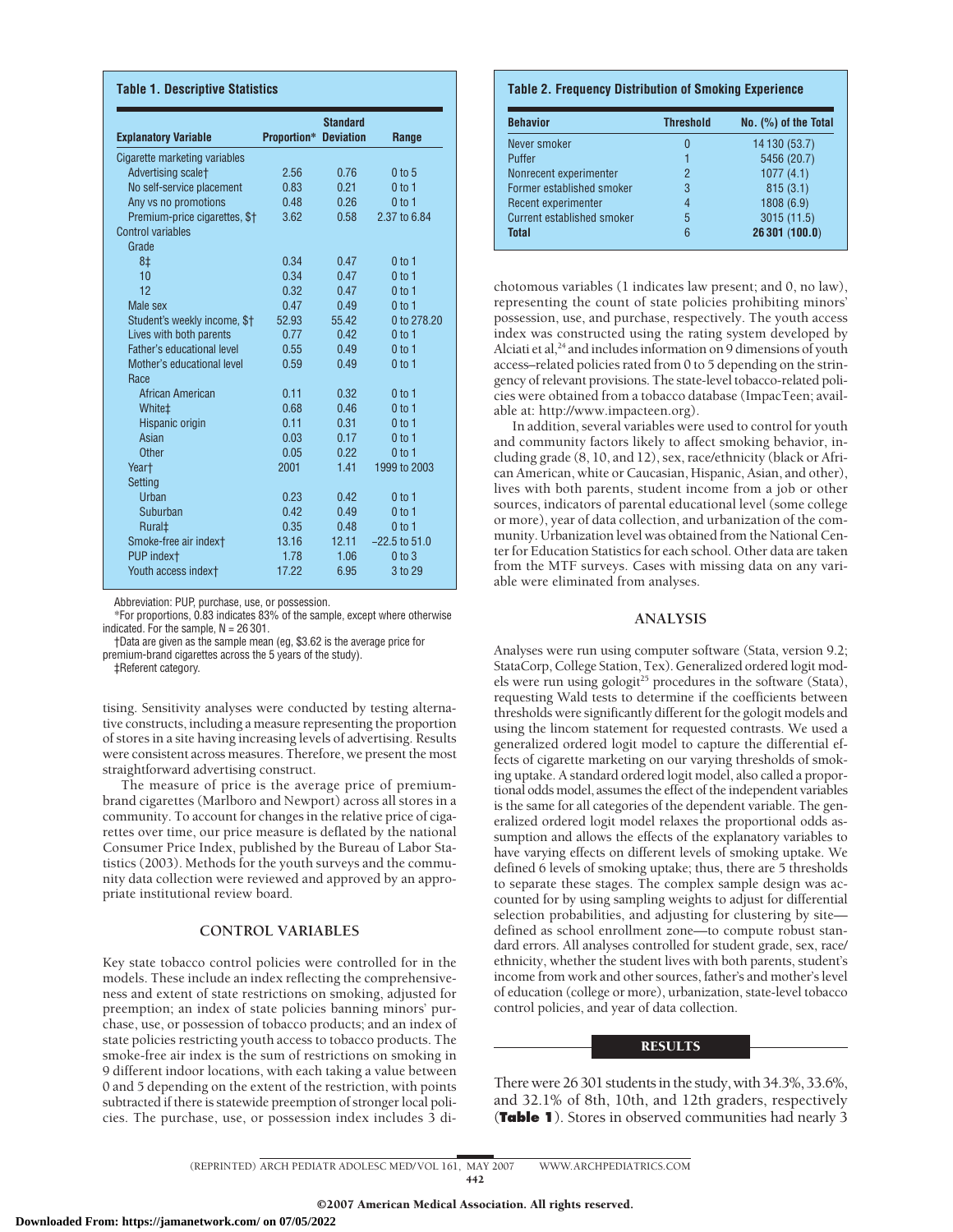| <b>Store Variable</b>  | Threshold 1:<br><b>Nonsmoker</b><br>to Puffer | <b>Threshold 2:</b><br><b>Nonrecent</b><br><b>Experimenter</b> | Threshold 3:<br><b>Former Established</b><br><b>Smoker</b> | <b>Threshold 4:</b><br><b>Recent</b><br><b>Experimenter</b> | Threshold 5:<br><b>Current Established</b><br><b>Smoker</b> |
|------------------------|-----------------------------------------------|----------------------------------------------------------------|------------------------------------------------------------|-------------------------------------------------------------|-------------------------------------------------------------|
| Advertising scale      | $1.08(1.02 - 1.14)$                           | $1.05(0.99-1.12)$                                              | $1.04(0.97 - 1.11)$                                        | $0.99(0.92 - 1.07)$                                         | $0.99(0.91 - 1.07)$                                         |
| Premium price          | $0.87(0.74-1.02)$                             | $0.76(0.64-0.89)$                                              | $0.77(0.65 - 0.92)$                                        | $0.81(0.67 - 0.98)$                                         | $0.79(0.63 - 0.98)$ <sup>+</sup>                            |
| Presence of promotions | $1.08(0.92 - 1.27)$                           | $1.15(0.96-1.37)$                                              | $1.19(1.00-1.44)$                                          | $1.22(1.01-1.48)$ <sup>+</sup>                              | $1.38(1.11 - 1.72)$                                         |
| Self-service placement | $0.94(0.76 - 1.17)$                           | $0.89(0.71 - 1.12)$                                            | $0.92(0.72 - 1.16)$                                        | $0.80(0.63 - 1.02)$                                         | $0.79(0.57 - 1.08)$                                         |

\*Data are given as odds ratio (95% confidence interval). The sample N = 26 301. All models include intercepts and control for grade; sex; race/ethnicity; whether the student lives with both parents; student's income; father's and mother's level of education (college or more); urbanization; state-level smoke-free air policies; state-level youth purchase, use, and possession policies; state-level youth access policies; and year of data collection. Complete model results are available from the corresponding author on request.

†*P*.05.

 $\dot{\pm}P$  <.001.

(2.56) of 5 types of advertising. In contrast, only 17.0% of stores within each community had some type of self-assist placement, but 48.0%, or nearly half, of all stores had some type of price-based cigarette promotion. The average price for premium-brand cigarettes was \$3.62.

**Table 2** contains the frequency distributions for smoking experience. Overall, 53.7% of the sample had never smoked. The next most frequent category was puffers (20.7%); also at the high end, 11.5% of the sample were current established smokers. The mean for smoking uptake was 1.23, indicating that the average student was somewhere between a puffer and a nonrecent experimenter.

**Table 3** reports the results of the generalized ordered logit model examining movement across the smoking uptake thresholds by retail cigarette marketing strategy. Thresholds 1 through 5 refer to the 6 different levels of smoking uptake reported in Table 2. For example, threshold 1 refers to a movement from "never smoker" to "puffer," and so on. Results for threshold 1 showed that an increase in moving up a level on the advertising scale (the proportion of stores in a community having an additional type of advertising) will increase the odds of an adolescent moving from the nonsmoking to the initiation (puffer) stage of uptake by a factor of 1.08, or a relative increase of 8%. We did test for interaction effects between grade and advertising (results not shown). Results showed a significant interaction effect for 8th graders and advertising. All other results remained unchanged. Beginning at threshold 2, advertising was no longer significant; price had a strong significant negative effect on smoking uptake. In fact, results suggest that for every dollar increase in price, the odds that an adolescent will move on to the next level of smoking decrease by 24%. The magnitude of the effect of higher cigarette prices on smoking uptake varies slightly by threshold; but overall, this finding was consistent across the remaining thresholds (3-5). Beginning at threshold 3, the presence of promotions had a positive significant effect on moving youth along the smoking uptake continuum. Results of thresholds 4 and 5 also showed that the proportion of stores having any promotions significantly increased the odds of youth moving to higher levels of smoking uptake.

The results of the pairwise Wald tests showed significant differences in moving from threshold 1 to 2 for price

(*P* =.03), while the effects of price are equal across the remaining stages of uptake. For promotions, we found significant differences in moving from threshold 3 to 5 and from threshold 4 to 5 ( $P = .05$  for both).

To better assess the magnitude of the association between cigarette marketing and youth smoking uptake, we conducted a series of simulations to produce estimates of how cigarette marketing influences the different thresholds of smoking uptake for varying levels of availability for advertising and promotions. Specifically, the predicted probabilities were calculated for the model estimated in Table 3 by separately setting the advertising and promotion variables to their minimum and maximum values found in the sample, holding all other independent variables at their mean. Simulations were performed using the prvalue option in the computer software used (Stata, version 9.2) to assess the impact of these various changes in marketing measures on youth smoking uptake.

We used the estimates from our model to predict changes in uptake if stores went from having approximately 21⁄2 different types of advertising to having no advertising or if stores had all 5 types of advertising. If stores had no advertising, there would be a relative 11.25% decline in puffers, while increasing the types of advertising in stores to include the 5 captured in our scale would result in a 10.86% increase in puffers.

For promotions, we examined changes in smoking uptake if they went from being available in just less than half of stores to being available in either all stores (100%) or no stores. If all stores had some type of promotions, current established smokers would experience a relative increase of 16.58%. On the other hand, completely eliminating promotions would result in a 13.39% relative decline in current established smokers.

#### **COMMENT**

The results of this study show cigarette marketing strategies have differential effects on the progression from initiation and experimentation with cigarettes to regular smoking. Specifically, our results suggest point-of-sale advertising is associated with encouraging youth to try smoking, whereas cigarette promotions are associated with

(REPRINTED) ARCH PEDIATR ADOLESC MED/ VOL 161, MAY 2007 WWW.ARCHPEDIATRICS.COM 443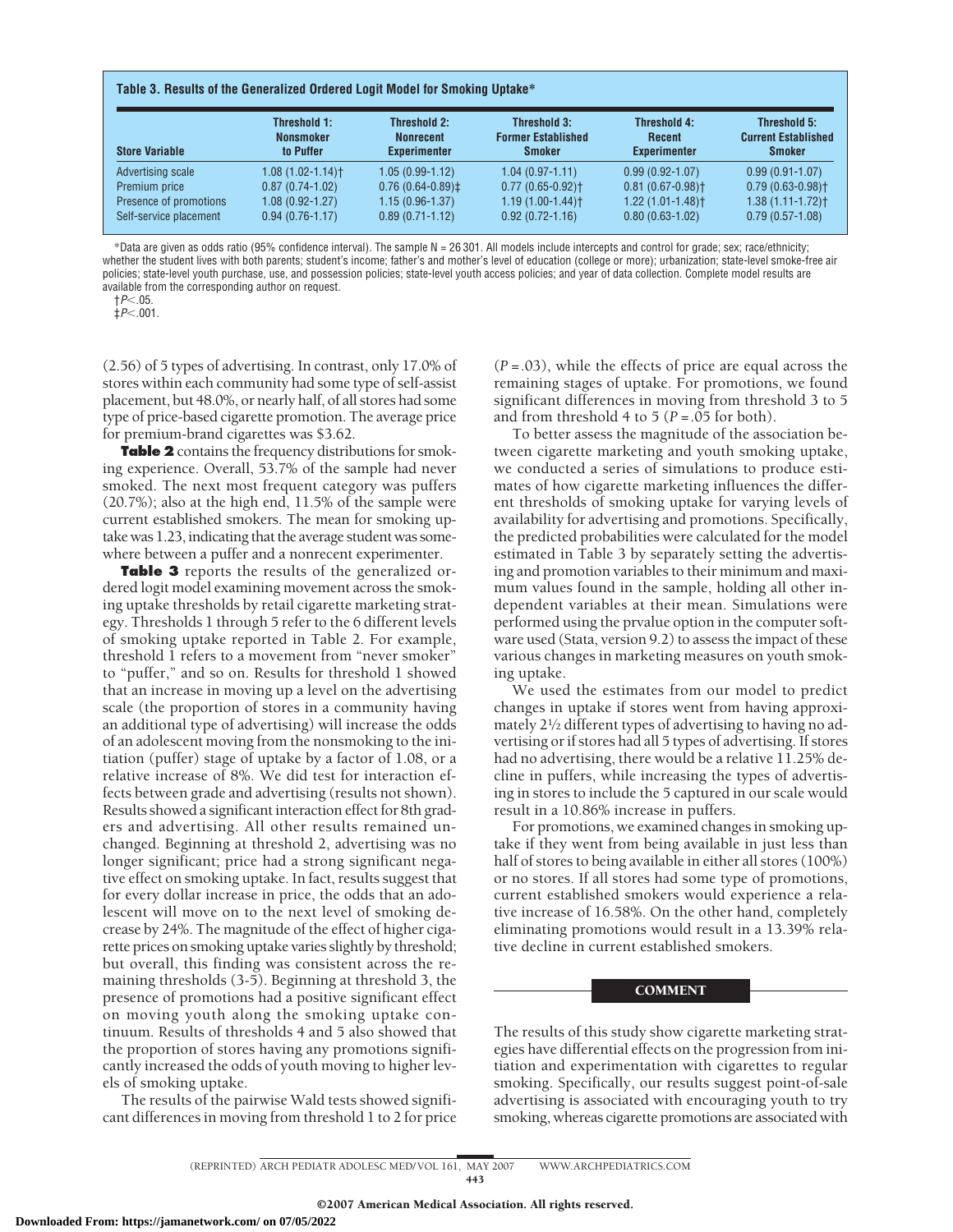| <b>Cigarette Marketing Measure</b> | 1999 | 2000 | 2001 | 2002 | 2003 |
|------------------------------------|------|------|------|------|------|
| Point-of-sale advertising scale    | 2.61 | 2.71 | 2.73 | 2.40 | 2.40 |
| Premium-priced cigarettes          | 2.94 | 3.32 | 3.48 | 3.75 | 3.75 |
| Any vs no promotions               | 0.52 | 0.39 | 0.40 | 0.49 | 0.59 |
| <b>Multipack discounts</b>         | 0.27 | 0.15 | 0.14 | 0.23 | 0.17 |
| Cents off/special advertised price | 0.37 | 0.27 | 0.30 | 0.39 | 0.55 |
| Gift with purchase                 | 0.06 | 0.08 | 0.10 | 0.11 | 0.04 |
| Clerk-assist placement             | 0.68 | 0.78 | 0.83 | 0.91 | 0.90 |

Abbreviation: BTG, Bridging the Gap Initiative.

\*The promotion measure differs slightly between 1999 and subsequent years. In 1999, the presence of a variety of promotions for any brand was collected; from 2000 on, the presence of promotions for Marlboro (Philip Morris USA, Richmond, Va) or Newport (Lorilland Tobacco Company, Greensboro, NC) cigarettes only was collected. This is most likely the cause of the decrease in the presence of promotions from 1999 to 2000.

influencing those youth already experimenting with cigarettes to progress to regular smoking, with established smokers being most influenced by promotional offers.

The advertising measure used in our study represents the level or amount of point-of-sale advertising that is present in communities. This pervasiveness of advertising may influence youth initiation of smoking by creating the belief that smoking is a normative behavior.3 As previously mentioned, we also tested for interactions between grade and advertising, which did not substantively alter our results or the implications of this study. Results did show that 8th graders are more influenced by advertising than 10th and 12th graders. This reinforces our overall finding that advertising impacts the early stages of smoking, which is where we would expect to find the younger students.

Our findings are consistent with previous literature,<sup>10,14,26-28</sup> which has shown a link between advertising and promotions and encouraging adolescents to initiate smoking. There is also evidence that point-of-sale advertising influences youths' intentions to smoke in the future.<sup>29</sup> Some studies<sup>12,14,15</sup> have also found a relationship between receptivity to tobacco "advertising" and progressing to established smoking. We did not find any evidence of point-of-sale advertising influencing current established smokers. However, these studies<sup>12,14,15</sup> used measures that captured youths' receptivity to cigarette advertisements and tobacco promotional items (ie, a T-shirt or a hat). This study disentangled these marketing strategies to look at point-of-sale advertising and promotions separately. Thus, although our results show advertising has no influence on established smokers, our findings are consistent with previous studies given that our results show promotions are important in the later stages of uptake.

Furthermore, these findings support previous research<sup>30,31</sup> that shows price-based promotional offers are particularly appealing to young price-sensitive smokers. Thus, the beneficial effects of higher cigarette prices are undermined when youth are able to take advantage of cigarette promotions. In addition, our results suggest higher cigarette prices are associated with discouraging youth from progressing to established smoking at most levels of smoking uptake. Price was only insignificant at threshold 1, possibly because youth who first initiate tobacco use are more likely to obtain cigarettes from a source other than a store.32 This finding is particularly significant because the latest Federal Trade Commission Cigarette Report<sup>21</sup> shows a substantial increase in price discounts (71.4% or \$10.78 billion), such as buy downs, paid to retailers in 2003 to reduce the price of cigarettes to consumers. Beginning in 2002, there was a definite shift away from retail value-added promotions toward price discounts,<sup>21</sup> which would be reflected in the recorded cigarette price rather than through the presence of a promotional offer. This shift toward price discounts is reflected in the data used for this study, which can be seen in **Table 4**. After steady increases, there was no change in price between 2002 and 2003, and the largest increase in the presence of promotions occurred in the category of cents off/special advertised price.

There are some limitations in our marketing data: (1) the lack of information on the content of the point-of-sale advertising, (2) the promotions variable does not capture the full extent of promotions that may have been available in the stores during data collection, and (3) our price measure is an average of prices collected across stores in the community and is unweighted because we have no information regarding each store's share of cigarette sales. Yet, these measures are still more local and, for promotions and price, more specific to the brands youth smoke than anything that has been used in previous studies.

Since the implementation of the MSA, the cigarette industry has shifted its marketing efforts away from more traditional media, such as print advertising, toward retail marketing efforts.<sup>20</sup> Our findings provide evidence that the retail environment is associated with youth smoking uptake. Therefore, although the MSA restricted the cigarette industry's advertising and promotional activities, and the industry itself has restricted its advertising in magazines, the increase in cigarette retail marketing is, at least partly, offsetting any benefits of other MSArelated marketing reductions.

These results are of particular significance because, to our knowledge, no previous study has examined the differential impact of objectively collected measures of cigarette marketing strategies on smoking uptake. Overall, our results provide evidence that restricting point-of-sale advertising will discourage youth from trying smoking, and policies that increase cigarette prices and/or restrict price